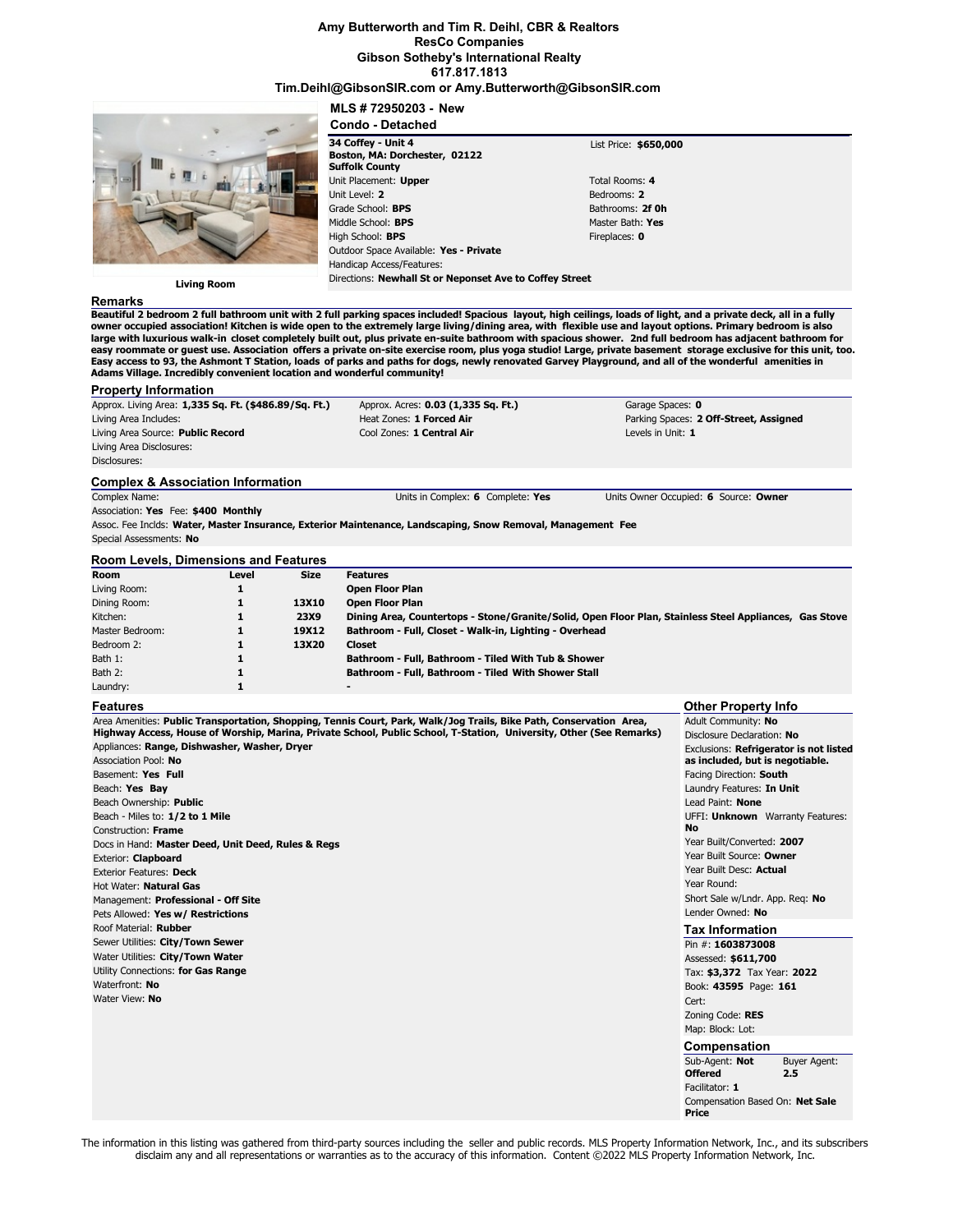

**Living Room Living Room**



**Kitchen Kitchen**









**Kitchen Kitchen/Dining Combo**

The information in this listing was gathered from third-party sources including the seller and public records. MLS Property Information Network, Inc., and its subscribers disclaim any and all representations or warranties as to the accuracy of this information. Content ©2022 MLS Property Information Network, Inc.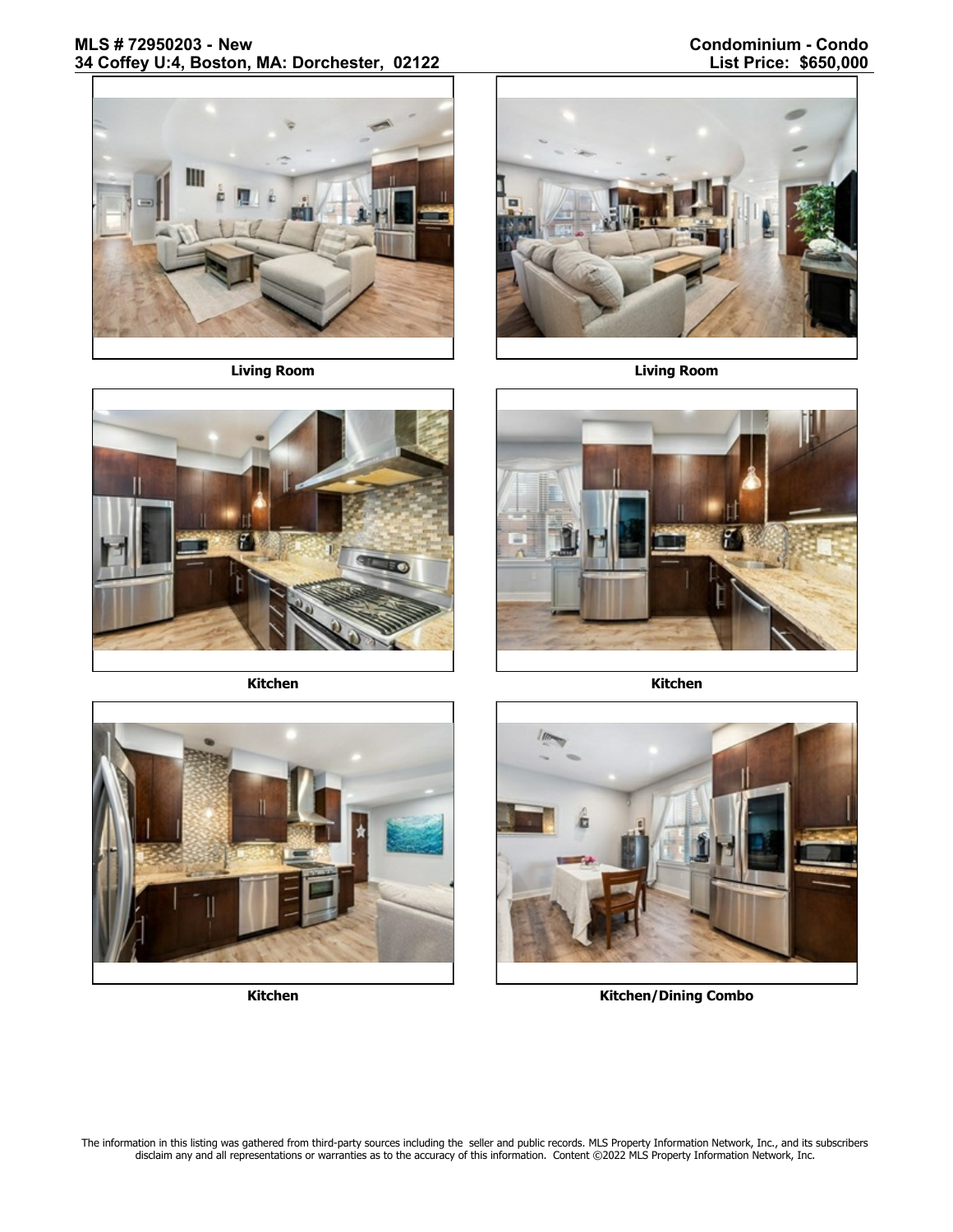# **MLS # 72950203 - New Condominium - Condo 34 Coffey U:4, Boston, MA: Dorchester, 02122**



**Kitchen/Dining Combo Bedroom** 



**Bedroom Bedroom**









**Closet Bedroom**

The information in this listing was gathered from third-party sources including the seller and public records. MLS Property Information Network, Inc., and its subscribers disclaim any and all representations or warranties as to the accuracy of this information. Content ©2022 MLS Property Information Network, Inc.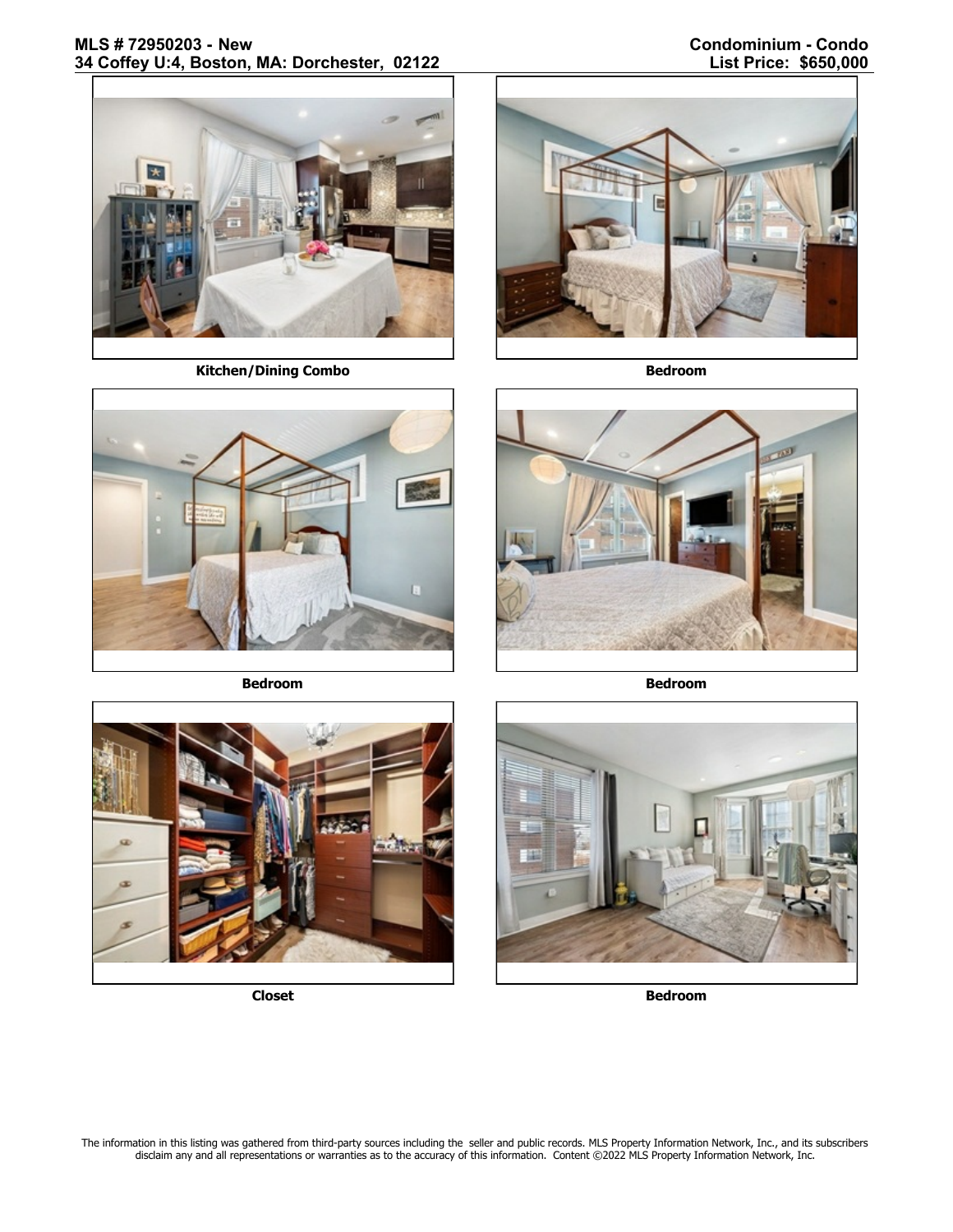# **MLS # 72950203 - New Condominium - Condo 34 Coffey U:4, Boston, MA: Dorchester, 02122**



**Bedroom Bedroom**







**Bathroom Bathroom**





**Bathroom Laundry Room/Area**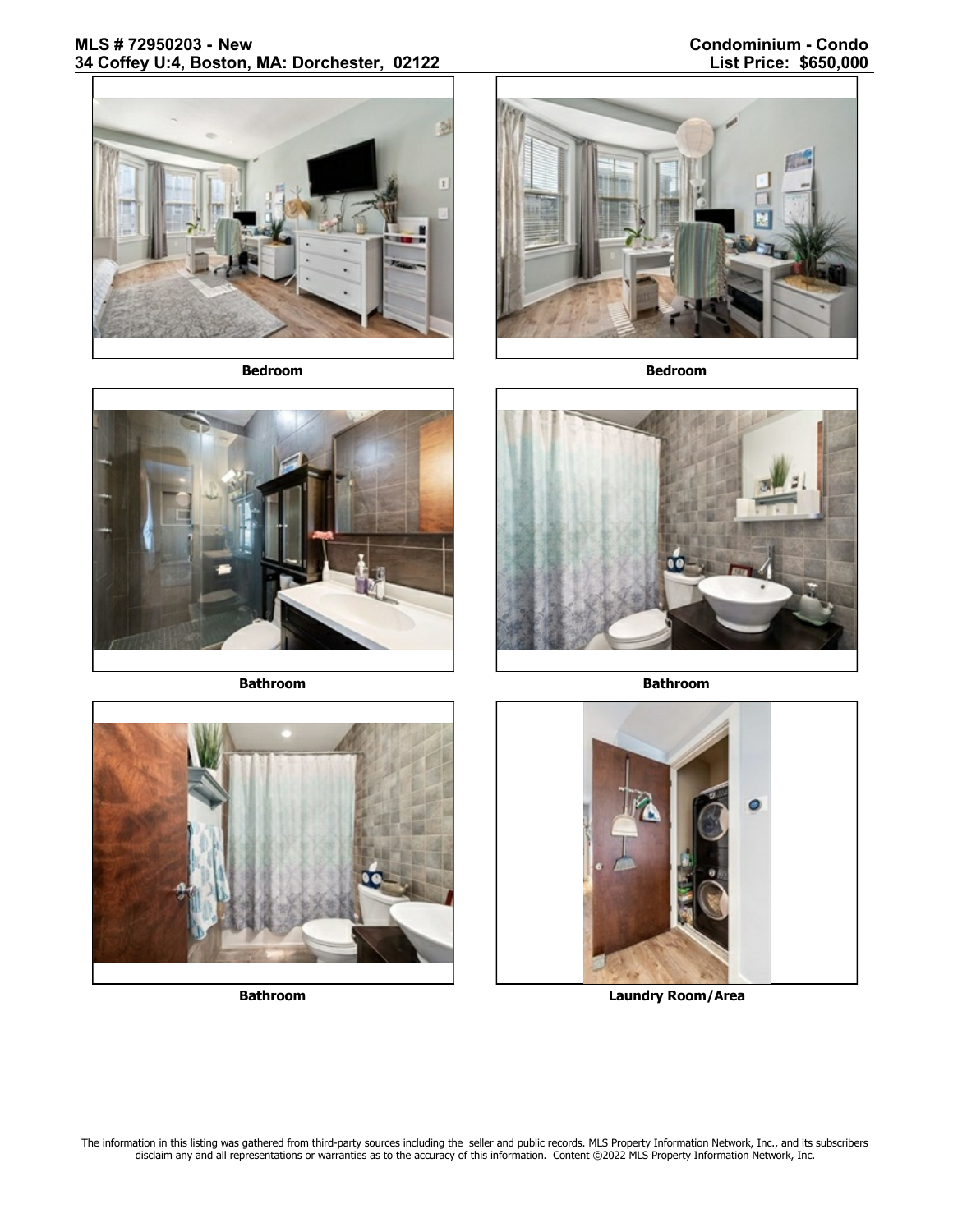# **MLS # 72950203 - New Condominium - Condo** 34 Coffey U:4, Boston, MA: Dorchester, 02122



**Entry Hall Deck**







**Storage**





**Parking Exterior - Front**